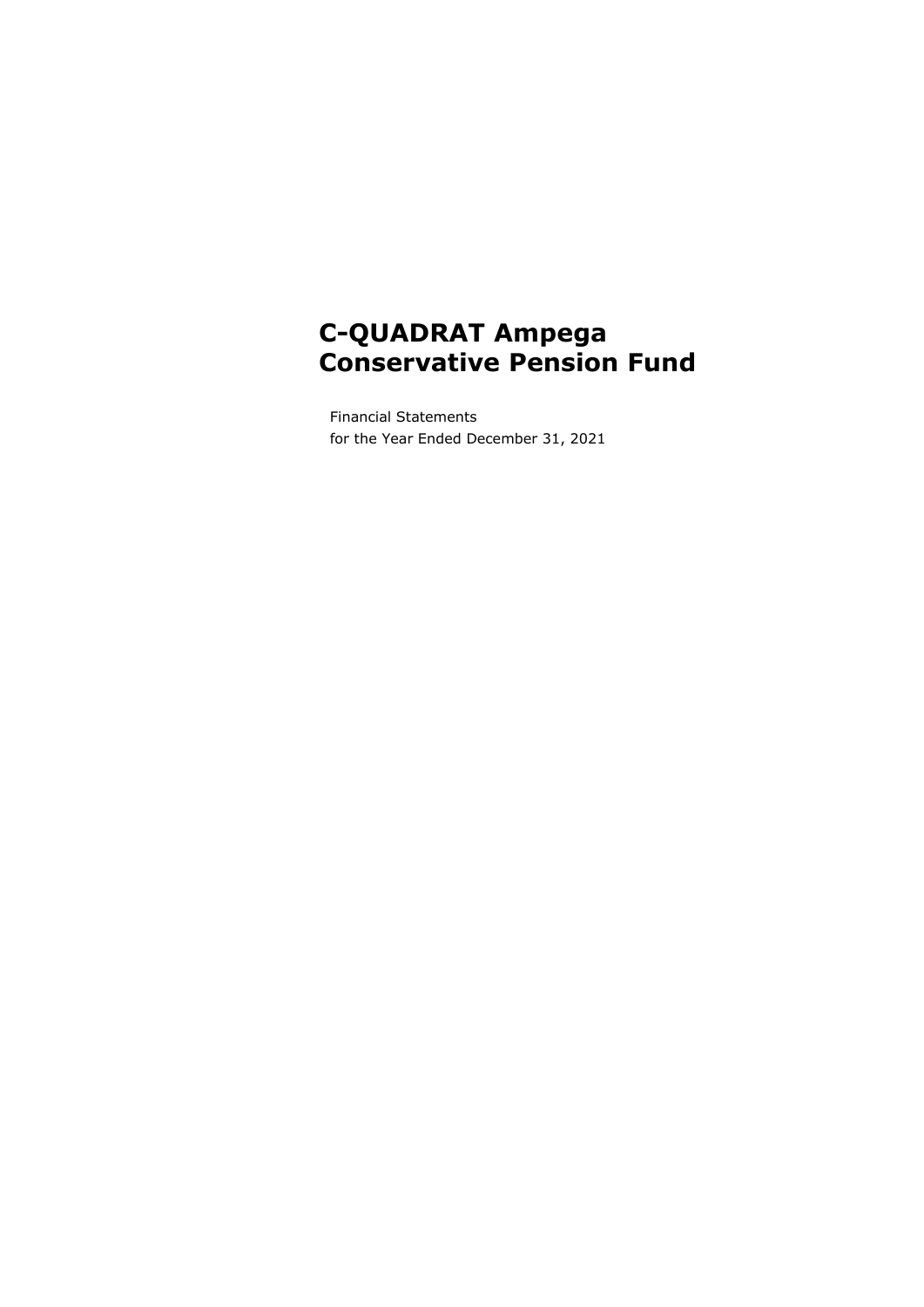# **C-QUADRAT Ampega Conservative Pension Fund**

#### **Contents**

#### **Page**

| Explanatory Information to the Financial Statements                             |  |
|---------------------------------------------------------------------------------|--|
|                                                                                 |  |
|                                                                                 |  |
|                                                                                 |  |
| 4. Make up of net asset value as at December 31, 2021 and December 31, 2020  10 |  |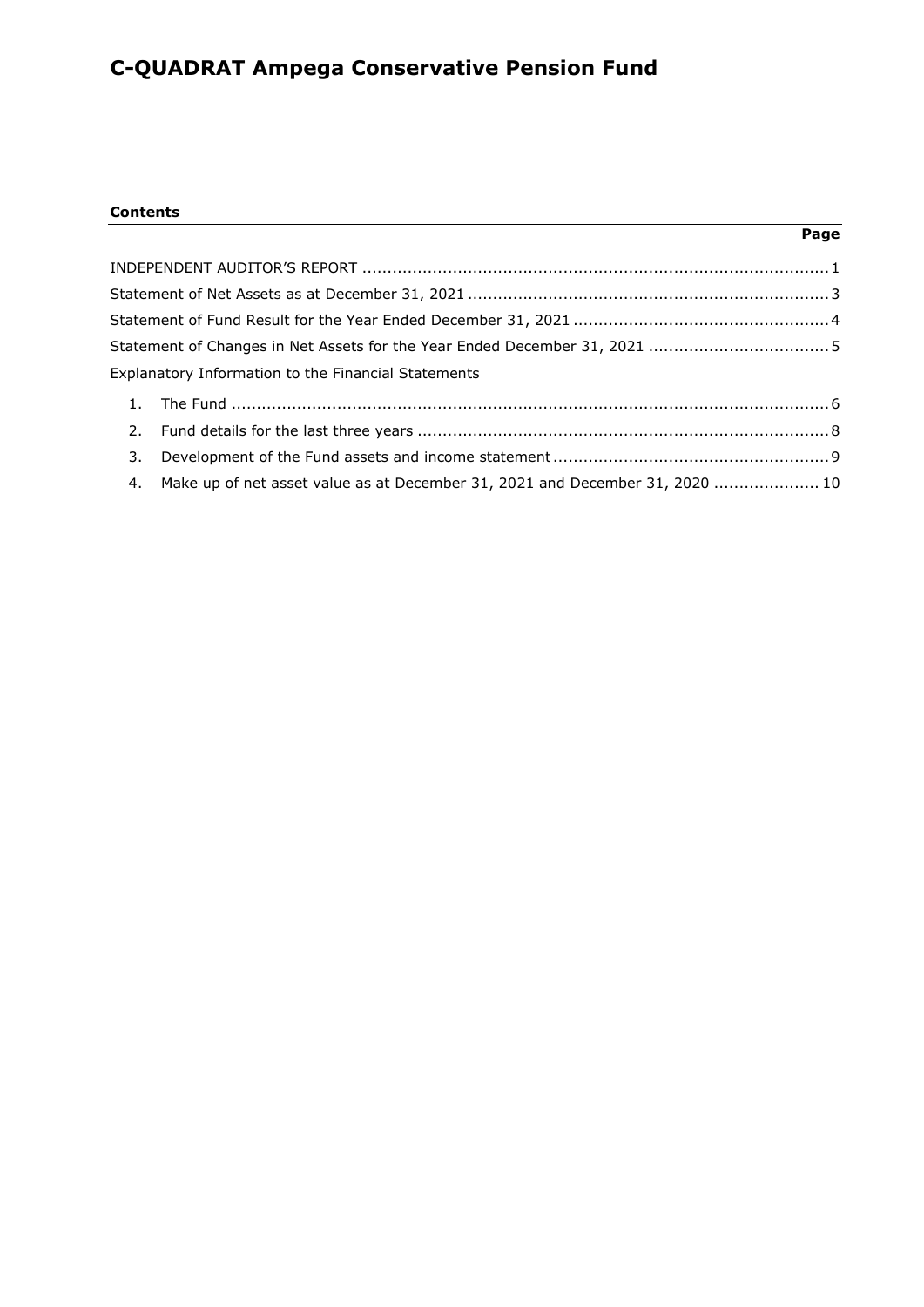# Deloitte.

"Deloitte Armenia" CJSC Business Center "Imperium Plaza" 4/7, Amiryan St., 7th floor Yerevan, 0010, Armenia

 $Tel: +374 10 52 65 20$ Fax: +374 10 52 75 20 www.deloitte.am

#### <span id="page-2-0"></span>**INDEPENDENT AUDITOR'S REPORT**

To the Unitholders of "C-QUADRAT Ampega Conservative Pension Fund":

#### **Opinion**

We have audited the financial statements of "C-QUADRAT Ampega Conservative Pension Fund " (the "Fund"), which comprise the statement of net assets as at December 31, 2021, and the statement of fund result, statement of changes in net assets for the year then ended, and explanatory information to the Financial Statements.

In our opinion, the accompanying financial statements present fairly, in all material respects, the statement of net assets of the Fund as at December 31, 2021, and its financial performance and changes in net assets for the year then ended in accordance with Austrian Generally Accepted Accounting Principles․

#### **Basis for Opinion**

We conducted our audit in accordance with International Standards on Auditing ("ISAs"). Our responsibilities under those standards are further described in the Auditor's Responsibilities for the Audit of the Financial Statements section of our report. We are independent of the Fund in accordance with the International Ethics Standards Board for Accountants' Code of Ethics for Professional Accountants (the "IESBA Code") and we have fulfilled our other ethical responsibilities in accordance with these requirements and the IESBA Code. We believe that the audit evidence we have obtained is sufficient and appropriate to provide a basis for our opinion.

#### **Responsibilities of Management and Those Charged with Governance**

Management is responsible for the preparation and fair presentation of the financial statements in accordance with Austrian Generally Accepted Accounting Principles, and for such internal control as management determines is necessary to enable the preparation of financial statements that are free from material misstatement, whether due to fraud or error.

In preparing the financial statements, management is responsible for assessing the Fund's ability to continue as a going concern, disclosing, as applicable, matters related to going concern and using the going concern basis of accounting unless management either intends to liquidate the Fund or to cease operations, or has no realistic alternative but to do so.

Those charged with governance are responsible for overseeing the Fund's financial reporting process.

Deloitte refers to one or more of Deloitte Touche Tohmatsu Limited, a UK Deloitte refers to one or more of Deloitte Touche Tohmatsu Limited, a UK private company limited by guarantee, and its network of member firms, each of which is a legally separate and independent entity. Please see www.deloitte.com/about for a detailed description of the legal structure of Deloitte Touche Tohmatsu Limited and its member firms. Please see www.deloitte.com/ru/about for a detailed description of the legal structure of Deloitte CIS. © 2022 Deloitte Armenia CJSC. All rights reserved.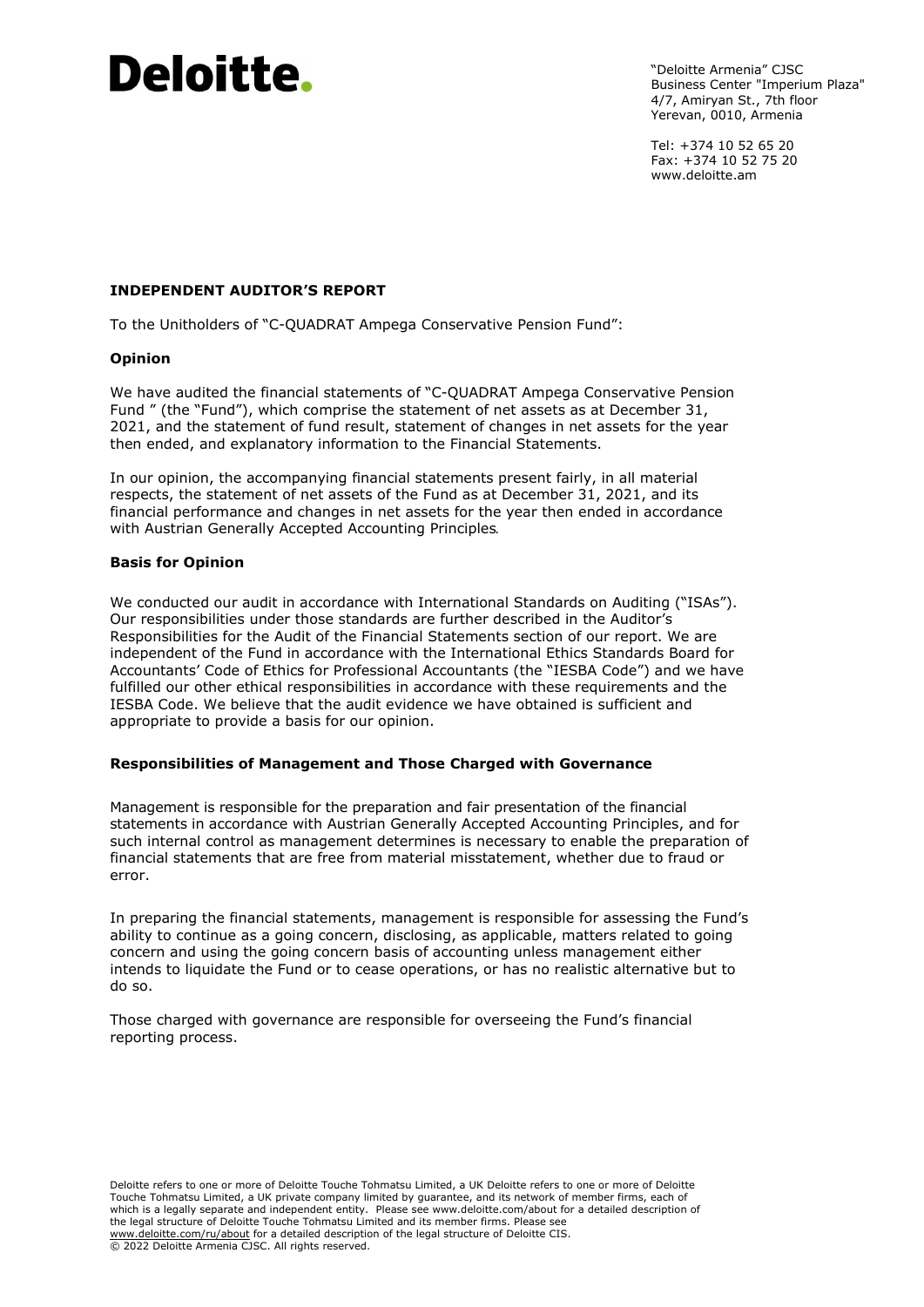#### **Auditor's Responsibilities for the Audit of the Financial Statements**

Our objectives are to obtain reasonable assurance about whether the financial statements as a whole are free from material misstatement, whether due to fraud or error, and to issue an auditor's report that includes our opinion. Reasonable assurance is a high level of assurance, but is not a guarantee that an audit conducted in accordance with ISAs will always detect a material misstatement when it exists. Misstatements can arise from fraud or error and are considered material if, individually or in the aggregate, they could reasonably be expected to influence the economic decisions of users taken on the basis of these financial statements.

As part of an audit in accordance with ISAs, we exercise professional judgment and maintain professional skepticism throughout the audit. We also:

- Identify and assess the risks of material misstatement of the financial statements, whether due to fraud or error, design and perform audit procedures responsive to those risks, and obtain audit evidence that is sufficient and appropriate to provide a basis for our opinion. The risk of not detecting a material misstatement resulting from fraud is higher than for one resulting from error, as fraud may involve collusion, forgery, intentional omissions, misrepresentations, or the override of internal control.
- Obtain an understanding of internal control relevant to the audit in order to design audit procedures that are appropriate in the circumstances, but not for the purpose of expressing an opinion on the effectiveness of the Fund's internal control.
- Evaluate the appropriateness of accounting policies used and the reasonableness of accounting estimates and related disclosures made by management.
- Conclude on the appropriateness of management's use of the going concern basis of accounting and, based on the audit evidence obtained, whether a material uncertainty exists related to events or conditions that may cast significant doubt on the Fund's ability to continue as a going concern. If we conclude that a material uncertainty exists, we are required to draw attention in our auditor's report to the related disclosures in the financial statements or, if such disclosures are inadequate, to modify our opinion. Our conclusions are based on the audit evidence obtained up to the date of our auditor's report. However, future events or conditions may cause the Fund to cease to continue as a going concern.
- Evaluate the overall presentation, structure and content of the financial statements, including the disclosures, and whether the financial statements represent the underlying transactions and events in a manner that achieves fair presentation.

We communicate with those charged with governance regarding, among other matters, the planned scope and timing of the audit and significant audit findings, including any significant deficiencies in internal control that we identify during our audit.

Arpine Ghevondyan Audit Partner

On behalf of Executive Director S. Hakobyan (by power of attorney N 24022022 dated 24.02.2022)

April 29, 2022 Yerevan, Republic of Armenia

Deloitte Armenia cjsc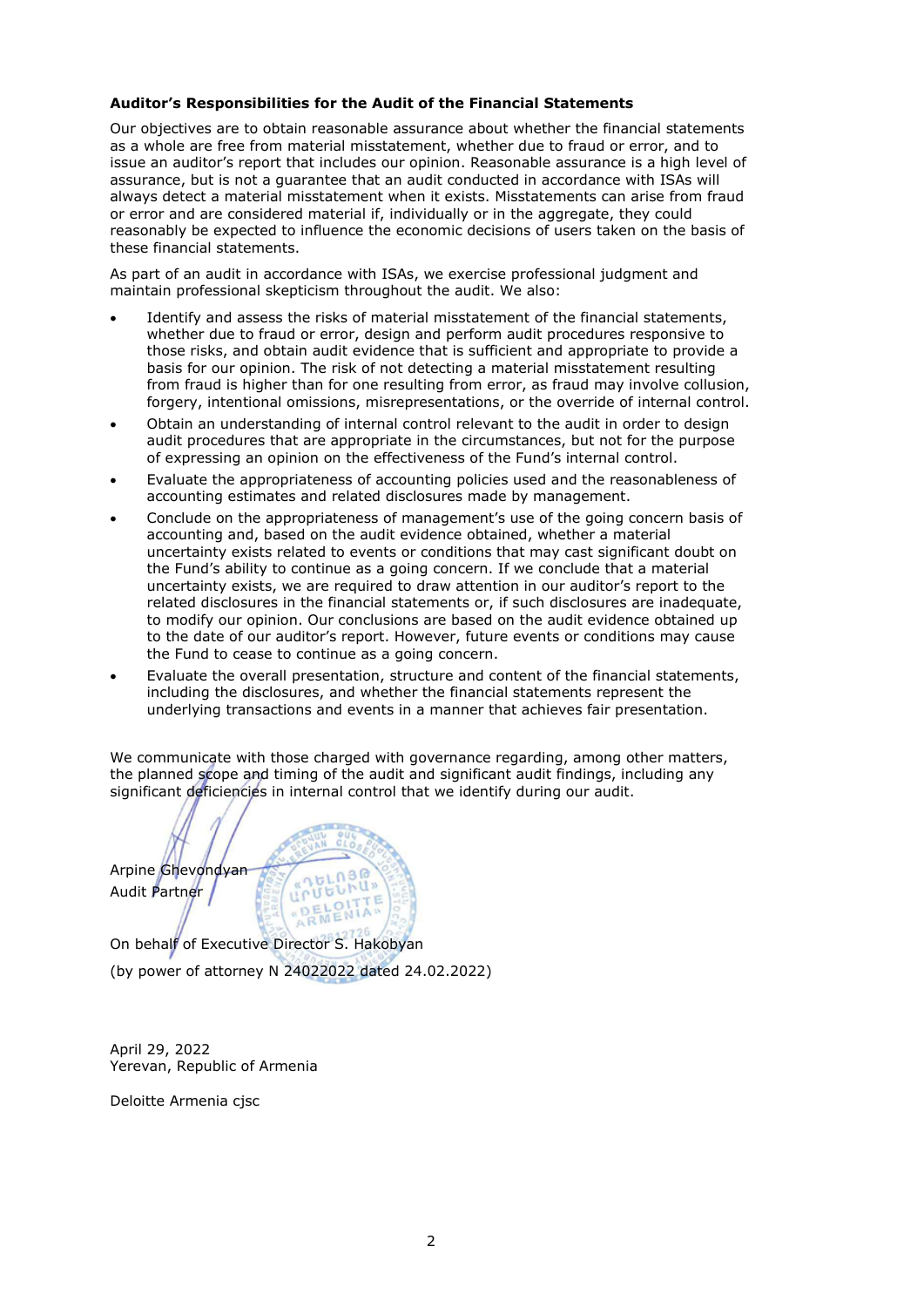#### <span id="page-4-0"></span>**Statement of Net Assets as at December 31, 2021**

| in AMD                       |                    | <b>DECEMBER 31, 2021</b> |                    | <b>DECEMBER 31, 2020</b> |
|------------------------------|--------------------|--------------------------|--------------------|--------------------------|
| <b>ASSETS</b>                |                    |                          |                    |                          |
| Bonds                        | 94,152,816,167.72  |                          | 76,555,271,711.03  |                          |
| <b>UCITS</b>                 | 69,131,815,930.66  |                          | 56,837,149,479.12  |                          |
| Cash                         | 4,786,349,904.81   |                          | 85,273,633.26      |                          |
| Deposits                     | 60,150,000,000.00  |                          | 40,840,000,000.00  |                          |
| Accrued interest             | 2,819,328,113.16   | 231,040,310,116.35       | 4,325,766,324.14   | 178,643,461,147.55       |
| <b>TOTAL ASSETS</b>          |                    | 231,040,310,116.35       |                    | 178,643,461,147.55       |
|                              |                    |                          |                    |                          |
| <b>LIABILITIES</b>           |                    |                          |                    |                          |
| Accruals on fees             | (236, 582, 289.89) |                          | (171, 711, 295.54) | (171, 711, 295.54)       |
| Other accruals               | (1,393,464.60)     | (237,975,754.49)         |                    |                          |
| <b>TOTAL LIABILITIES</b>     |                    | (237,975,754.49)         |                    | (171, 711, 295.54)       |
| <b>TOTAL NET ASSET VALUE</b> |                    | 230,802,334,361.86       |                    | 178,471,749,852.01       |

Approved for issuance on April 29, 2022.

C-QUADRAT Ampega Asset Management Armenia LLC

**Arman Vardanyan**

Chief Executive Officer

**UULA** A "86-4447 UUTO UNIV-OST pus **Isabella Adilkhanyan** RAT Chief Financial & Operating Officer F ε  $51$ コレハ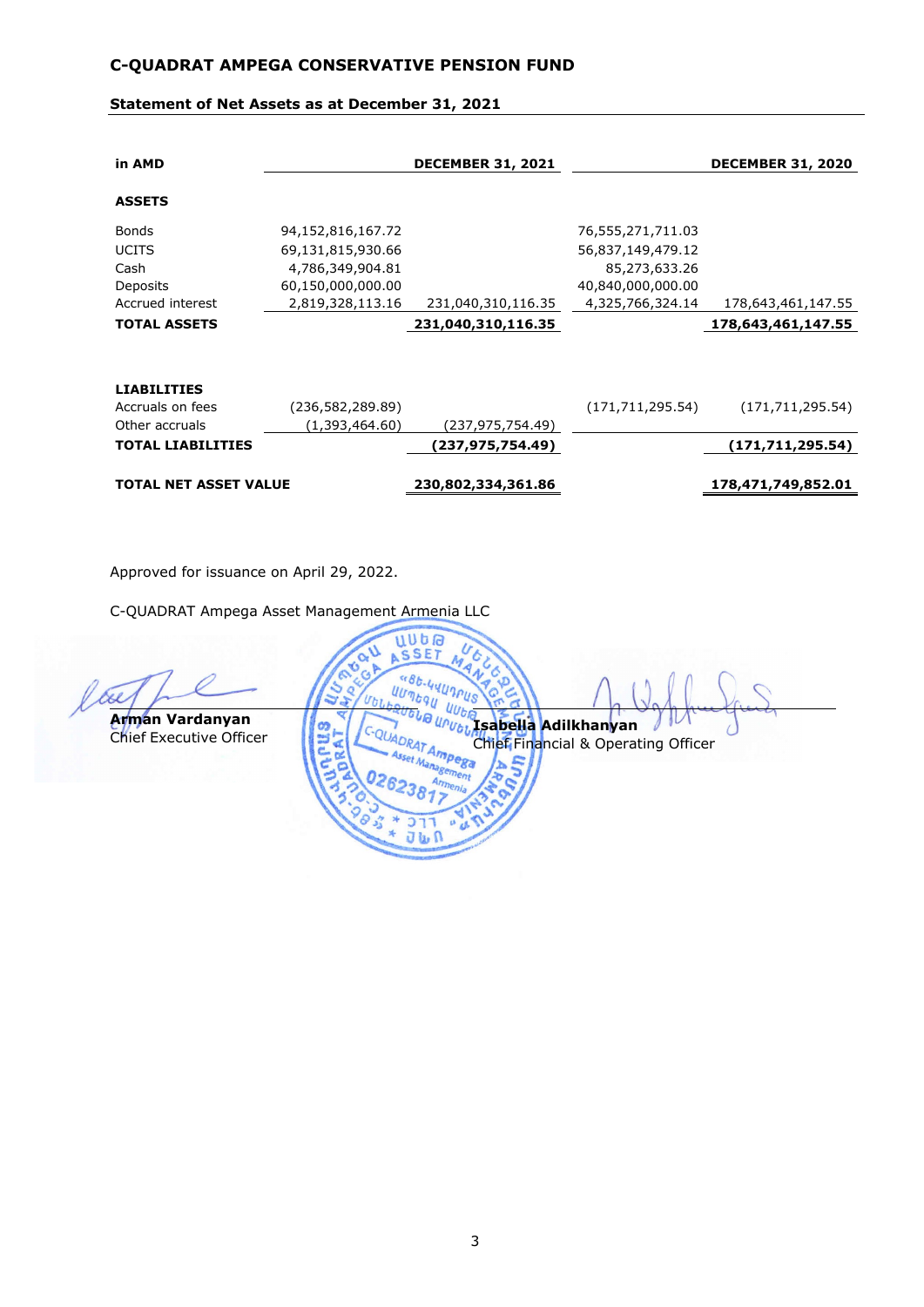# <span id="page-5-0"></span>**Statement of Fund Result for the Year Ended December 31, 2021**

| in AMD                                                                                                                                              |                                                              | <b>YEAR ENDED</b><br><b>DECEMBER 31, 2021</b>  |                                                      | <b>YEAR ENDED</b><br><b>DECEMBER 31, 2020</b>              |
|-----------------------------------------------------------------------------------------------------------------------------------------------------|--------------------------------------------------------------|------------------------------------------------|------------------------------------------------------|------------------------------------------------------------|
| A) REALISED FUND<br><b>RESULT</b>                                                                                                                   |                                                              |                                                |                                                      |                                                            |
| <b>Ordinary fund</b><br>result<br>Income (excl.<br>closing price)<br>Interest income                                                                | 13,467,657,379.29                                            | 13,467,657,379.29                              | 10,014,240,981.67                                    | 10,014,240,981.67                                          |
| <b>Expenses</b><br>Management fees<br>Guarantee Fund fees<br>Audit fees<br><b>Ordinary fund</b><br>result                                           | (2,210,923,852.81)<br>(43, 545, 308.64)<br>(13, 792, 762.35) | (2,268,261,923.80)<br><u>11,199,395,455.49</u> | (1,624,598,071.98)<br>(30,004,680.40)                | $(13,792,760.93)$ $(1,668,395,513.31)$<br>8,345,845,468.36 |
| <b>Realized closing</b><br>price<br>Realized gain<br><b>Transaction costs</b><br>FX results on bank<br>accounts<br><b>Realized closing</b><br>price | 1,234,479,682.38<br>(667, 198.95)<br>(113,628,936.23)        | 1,120,183,547.20                               | 2,933,232,098.93<br>(510, 188.00)<br>(40,681,475.12) | 2,892,040,435.81<br>2,892,040,435.81                       |
| <b>Realized fund</b><br>result                                                                                                                      |                                                              | 1,120,183,547.20<br>12,319,579,002.69          |                                                      | 11,237,885,904.17                                          |
| <b>B) UNREALISED</b><br><b>CLOSING PRICE</b>                                                                                                        |                                                              |                                                |                                                      |                                                            |
| Change in<br>unrealized closing<br>price                                                                                                            |                                                              | $(7,232,386,054.31)$ $(7,232,386,054.31)$      | 5,414,700,977.28                                     | 5,414,700,977.28                                           |
| C) INCOME<br><b>ADJUSTMENT</b>                                                                                                                      |                                                              |                                                |                                                      |                                                            |
| Income adjustment<br>for income during<br>financial year<br>Income adjustment<br>during financial year<br>for profit carryovers                     | 0.00<br>0.00                                                 | 0.00                                           | 0.00<br>0.00                                         | 0.00                                                       |
|                                                                                                                                                     |                                                              | 0.00                                           |                                                      | 0.00                                                       |
| <b>OVERALL FUND</b><br><b>RESULT</b>                                                                                                                |                                                              | 5,087,192,948.38                               |                                                      | 16,652,586,881.45                                          |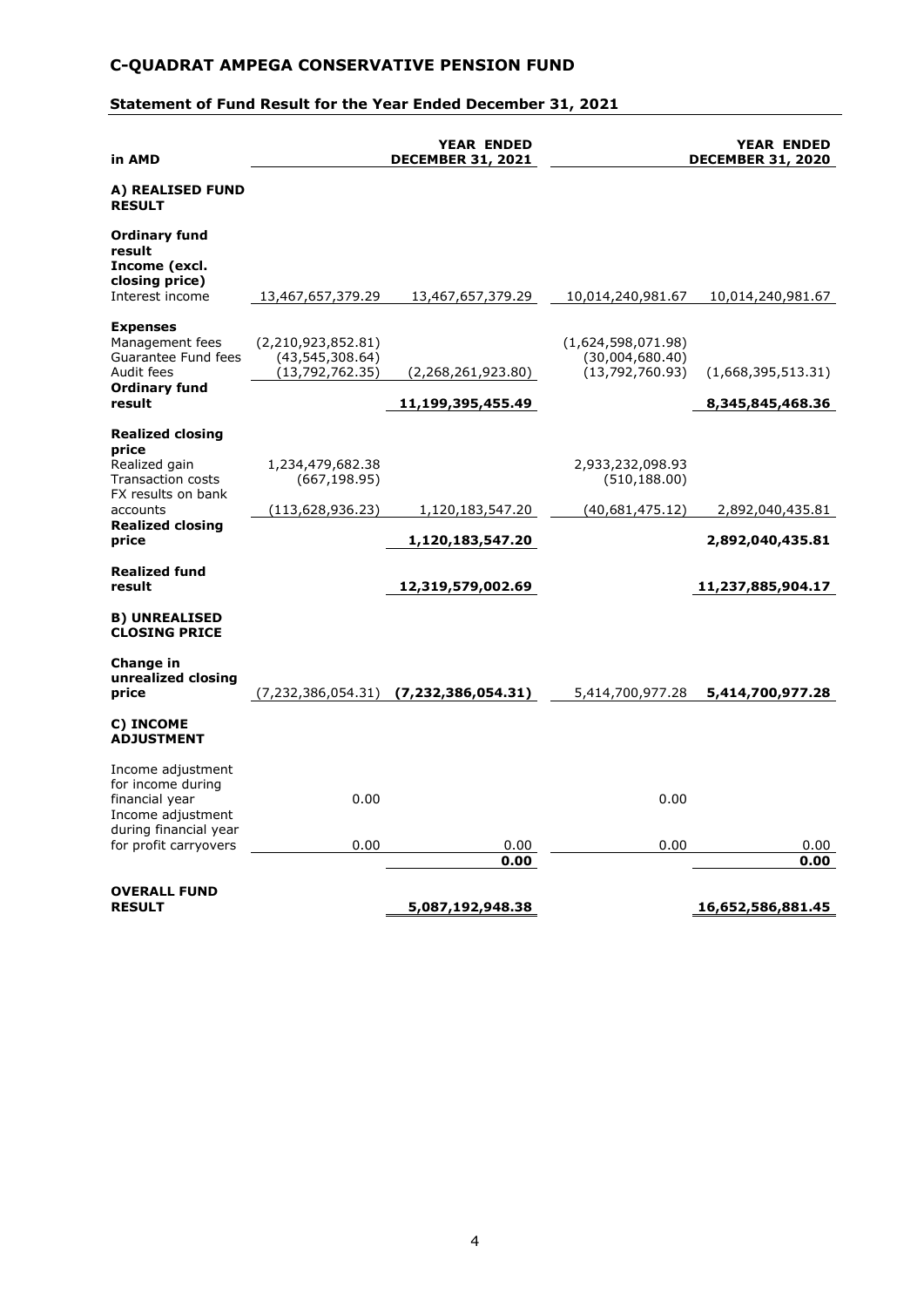#### <span id="page-6-0"></span>**Statement of Changes in Net Assets for the Year Ended December 31, 2021**

#### **in AMD**

| <b>NET ASSET VALUE AS AT December 31, 2019</b><br>(72,469,281 units at 1,683.3017 AMD per unit)                                                                   |                                         | 121,987,660,672.30 |
|-------------------------------------------------------------------------------------------------------------------------------------------------------------------|-----------------------------------------|--------------------|
| Distribution (AMD 0.00 x 0.00 units)<br><b>Change of units</b><br>Subscription (22,613,275 units)<br>Redemption (116,353 units)<br>Proportional income adjustment | 40,039,589,330.70<br>(208,087,032.44)   | 39,831,502,298.26  |
| Fund result for the year<br>NET ASSET VALUE AS AT December 31, 2020                                                                                               |                                         | 16,652,586,881.45  |
| (94,966,203 units at 1,879.3186 AMD per unit)<br>Distribution (AMD 0.00 x 0.00 units)<br><b>Change of units</b>                                                   |                                         | 178,471,749,852.01 |
| Subscription (25,111,777 units)<br>Redemption (210,858 units)<br>Proportional income adjustment                                                                   | 47,647,483,940.00<br>(404, 092, 378.53) | 47,243,391,561.47  |
| Fund result for the year<br><b>NET ASSET VALUE AS AT December 31, 2021</b>                                                                                        |                                         | 5,087,192,948.38   |
|                                                                                                                                                                   |                                         |                    |

**(119,866,380 units at 1,925.4968 AMD per unit) 230,802,334,361.86**

5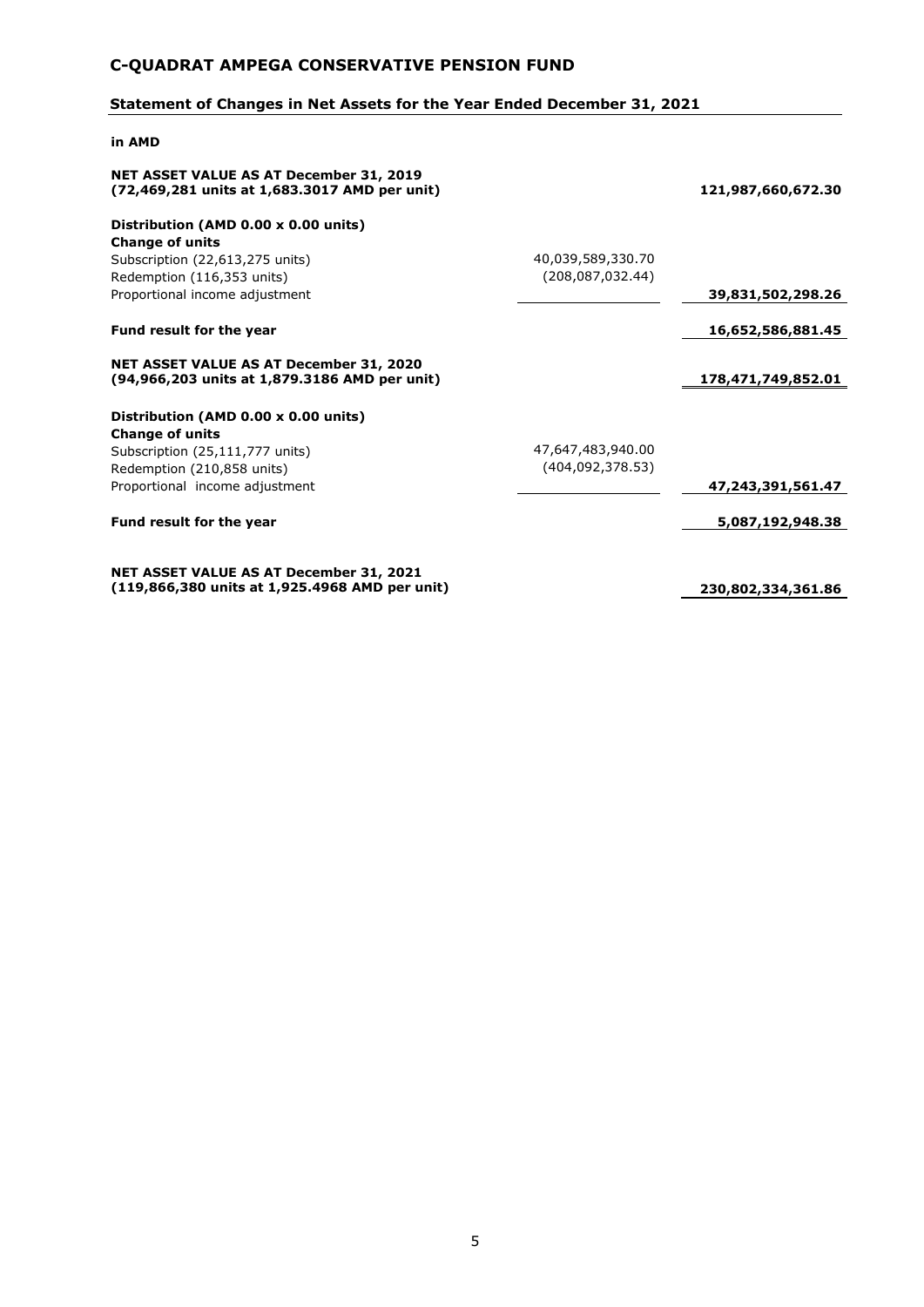#### **Explanatory Information to the Financial Statements**

#### <span id="page-7-0"></span>**1. THE FUND**

"C-QUADRAT Ampega Conservative Pension Fund" (the Fund) was established on January 1, 2014 and commenced its operations on March 11, 2014. The Fund's registered office is 37 Hanrapetutyan Street, Yerevan 0010, Republic of Armenia. The Fund's Manager is C-QUADRAT Ampega Asset Management Armenia, Limited Liability Company. C-QUADRAT Ampega Asset Management Armenia LLC, is a joint venture between C-Quadrat Investment AG, Vienna, Austria (74.9%), and Ampega Asset Management GmbH, Cologne, Germany (25.1%), a member of Talanx AG Group. C-Quadrat Investment AG is an asset manager specializing in quantitative and discretionary absolute and total return strategies. The company was established in 1991 and is listed in the Prime Standard of the Frankfurt stock exchange since 2006 and since May 2008 on the Vienna stock exchange. Ampega Asset Management GmbH forms, in combination with Ampega Investment and Talanx Immobilien Management, the Financial Services segment of Talanx AG, Germany's third-largest insurance group.

The Fund is a pension fund managed by independent professional asset managers until the proceeds are paid out to participants in the form of pension benefits once participants reach retirement age. The Fund participants are the owners of the pension fund assets, not the fund manager. The Fund is subject to guidelines and limitations in relation to its assets. The Fund invests in high-quality Armenian and foreign securities, with foreign currency investments being limited to 40% of Fund's assets. The objective of the Fund is the long-term stable growth in asset value by investing up to 25% of its assets in equities, equity funds and equity-equivalent instruments, while the remainder of which in bonds, bond funds, money market instruments, deposits and other assets. Target group is pension savers with moderate risk tolerance.

The Fund issues units of only one class. Units are recorded in the pension fund account administered by the register of participants in the form of electronic records. Units do not entitle the holder with the right to adopt decisions relating to the Fund. The Fund may be terminated by the Manager or the Custodian in accordance with Law on Funded Pensions of the Republic of Armenia and only in the presence of prior agreement with the Board of the Central Bank of Armenia.

#### **Current Institutions**:

| <b>Fund Manager</b>                             |                                                                                                                                                                                                                                                      |
|-------------------------------------------------|------------------------------------------------------------------------------------------------------------------------------------------------------------------------------------------------------------------------------------------------------|
|                                                 | C-QUADRAT Ampega Asset Management Armenia LLC                                                                                                                                                                                                        |
|                                                 | Registered office: 37 Hanrapetutyan Street, Yerevan 0010, Republic of Armenia                                                                                                                                                                        |
|                                                 | Date of incorporation: November 29, 2013                                                                                                                                                                                                             |
|                                                 | Other funds under management:                                                                                                                                                                                                                        |
|                                                 | "C-QUADRAT Ampega Fixed Income Pension Fund"                                                                                                                                                                                                         |
|                                                 | "C-QUADRAT Ampega Balanced Pension Fund"                                                                                                                                                                                                             |
|                                                 | "CQ Armenia Growth" Investment Fund                                                                                                                                                                                                                  |
|                                                 | Shareholder structure: 74,9 % C-Quadrat Investment AG; 25,1% Ampega Asset<br>Management Gmbh                                                                                                                                                         |
|                                                 | Management: Arman Vardanyan (Chief Executive Officer);                                                                                                                                                                                               |
|                                                 | Isabella Adilkhanyan (Chief Financial and Operating Officer)                                                                                                                                                                                         |
|                                                 | Fully paid share capital: AMD 650,000 thousand.                                                                                                                                                                                                      |
|                                                 | Ernst-Ludwig Drayss (Chairman)                                                                                                                                                                                                                       |
| Supervisory<br>Board                            | Andreas Wimmer<br>Johannes Kärcher                                                                                                                                                                                                                   |
|                                                 | Carlos Mendez de Vigo                                                                                                                                                                                                                                |
| <b>Fund Custodian</b><br>and Registry<br>keeper | CENTRAL DEPOSITORY OF ARMENIA Open Joint-Stock Company (custodian and<br>registrar of participants, securities), registered and head office at 26/1 V. Sargsyan<br>str., 5th floor, Erebuni Plaza Business Centre, Yerevan 0010, Republic of Armenia |
| Fund Bank                                       | HSBC Bank Armenia CJSC (cash), registered and head office at Teryan 66, Yerevan,<br>0009 Republic of Armenia                                                                                                                                         |
| Fund<br>Administration                          | Raiffeisen Bank International AG, address: Am Stadtpark 9, Vienna, Austria                                                                                                                                                                           |
| Auditor                                         | Deloitte Armenia CJSC                                                                                                                                                                                                                                |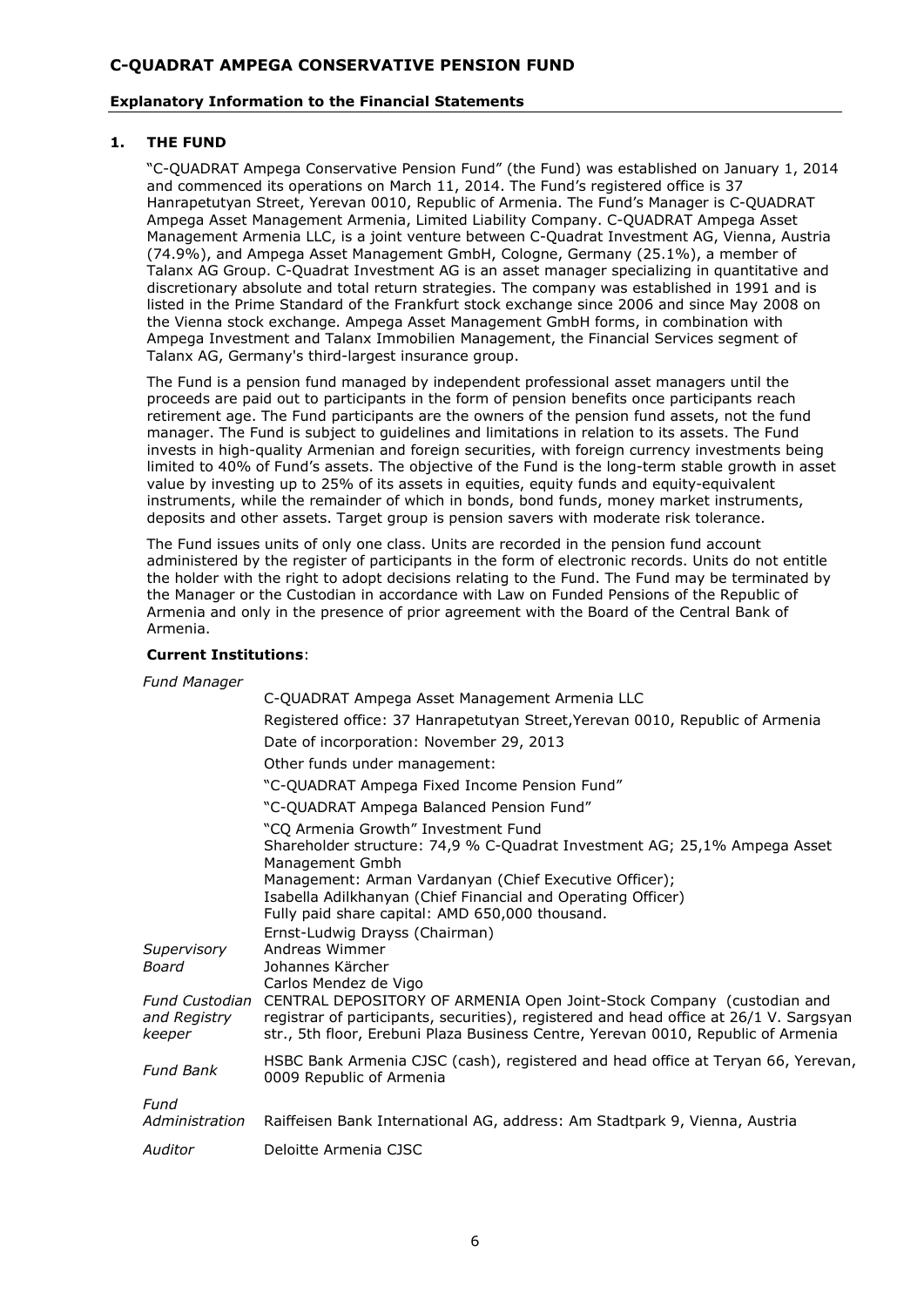#### **Explanatory Information to the Financial Statements (continued)**

The accounting currency of the portfolio is the ARMENIAN DRAM (AMD). Percentage holdings and positions in the financial statements are presented as percentage of net asset value as at reporting date (%).

The annual financial statements are prepared in accordance with Austrian Generally Accepted Accounting Principles (Austrian GAAP). The accounting period reported on is the year from January 1, 2021 to December 31, 2021.

**Issue and redemption of units.** The net asset value of the Fund is calculated in Armenian dram and represents the difference of total market value of the Fund assets and total Fund liabilities. The net asset value as well as the prices of redemption and issuance of units is calculated daily and is published by the Manager on its official website. Issuance and redemption of shares is carried out at the latest published price of net asset value per unit available on the Manager's official website as of the date of application for issuance or redemption. No charges or fees are made for issuance of units. Redemption fees are born by the applicant and vary from 0% to up to 2% depending on the type of the redemption transaction (cash/non-cash, inheritance, etc) and are stipulated by the Fund Rules and applicable legislation of the Republic of Armenia.

**Custodian, registry maintenance, and Fund's bank fees.** No fees are charged by the Fund bank. Annual fees charged by the custodian and register equal to 0.15% of average net assets, calculated daily. The Fund Manager pays custodian and registry keeping fees.

**Fund rules.** The Fund rules and periodic reports, as well as information and rules on issue and redemption of units, description of Fund's investment objectives and investment policy and other information are available and may be obtained from the Fund Manager's official website at [https://www.c-quadrat-ampega.am.](https://www.c-quadrat-ampega.am/) Unitholders do not hold voting rights. Fund's units are not listed in any stock exchange.

**Financial instruments valuation rules.** Securities are carried on the statement of net assets at their current value as at reporting date: this is their latest known market value or, in the absence of a market, is determined by any external means or by recourse to financial models.

Differences between the securities' current values determined as above and their weighted average cost are recognized in the accounts as change in unrealized closing price in the statement of fund result. Transactions with securities are recorded at trade date.

Securities denominated in a currency other than that of the portfolio are valued in accordance with the above principle and then converted into the currency of the portfolio at exchange rate of the Central Bank of Armenia obtained on the valuation date.

**Deposits.** Deposits are valued according to the linear method.

**Equities, bonds and other securities traded in a regulated market or equivalent.** When calculating the NAV, the equities and other securities traded in a regulated market or equivalent are valued based on the last available closing market price.

Bonds and similar securities are valued at the closing price notified by various financial service providers. Armenian Treasury bonds are valued using the market rate published daily by the Central Bank of Armenia.

**Equities, bonds and other securities not traded in a regulated market or equivalent.**  Securities not traded in a regulated market are valued by the Fund Manager using methods based on net equity and yield, taking into account the prices retained in significant recent transactions.

Armenian Treasury bonds are valued using the yield curve published daily by the Central Bank of Armenia.

**UCITS held.** UCITS units or shares are valued at the latest known NAV.

**Taxation.** Under present law of the Republic of Armenia, the Fund is not subject to tax on income, profits or capital gains or other taxes payable.

**Management fees.** Management fees are calculated on the net asset value of the Fund and are recognized in realized fund result. Management fees are paid in full to the Fund Manager, which bears all the fund's operating expenses, except for audit fees and guarantee fund payments. The management fees do not include transaction costs. Annual management fee is calculated daily at 1.1% annual rate including any applicable taxes and is paid by the  $10<sup>th</sup>$  business day of the following month.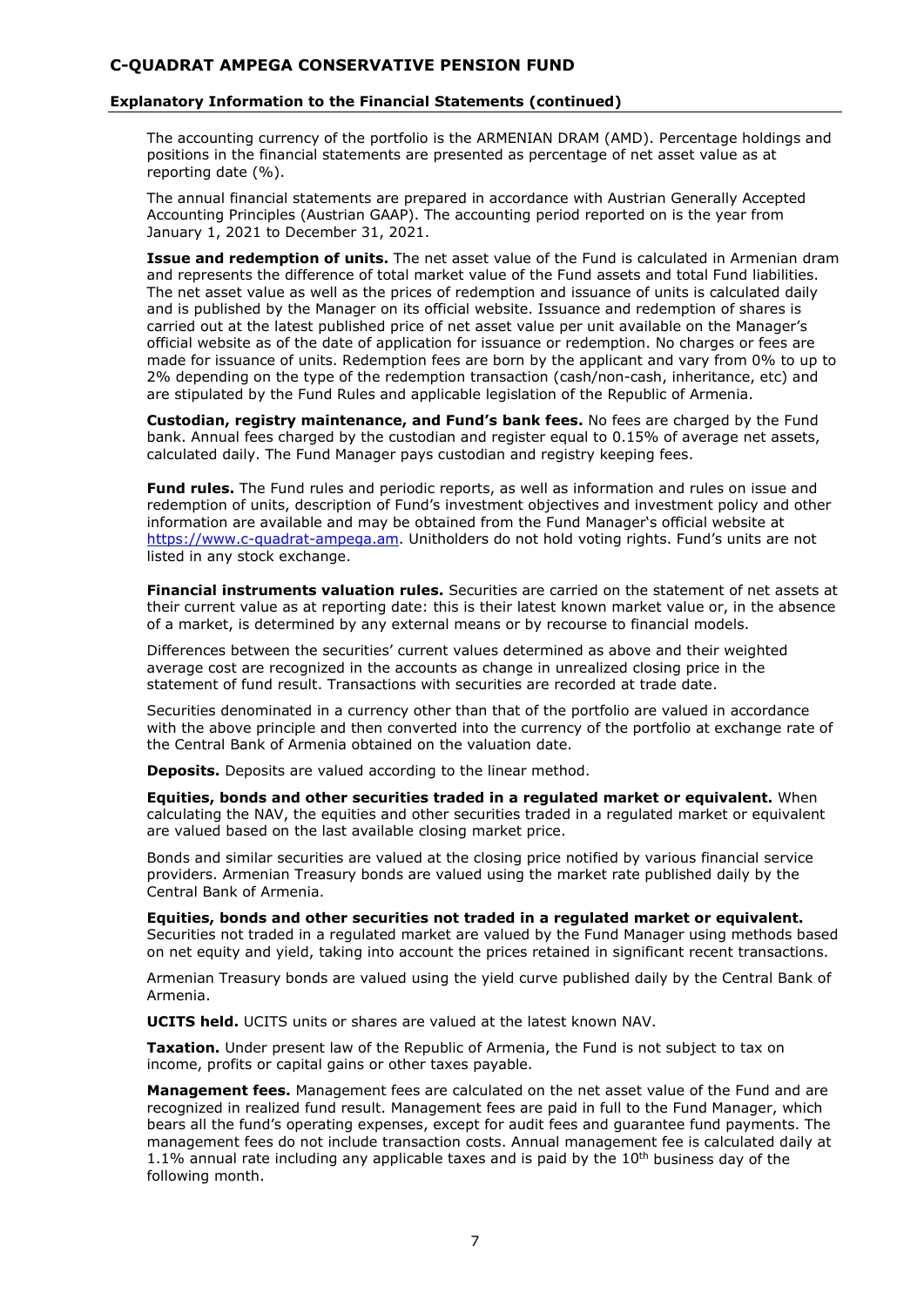#### **Explanatory Information to the Financial Statements (continued)**

**Distribution to unit holders.** Fund income shall not be distributed to unit holders but shall be re-invested in the Fund. Unit holders may receive their share of Fund income solely upon redeeming of units.

**Management remuneration policy.** Total amount of employees remuneration paid by the Manager Company to its own employees for the financial year ended December 31, 2021 amounts to AMD 238,558 thousand (2020: AMD 221,990 thousand), of which AMD 177,103 thousand (2020: AMD 188,878 thousand) is attributable to management related remuneration. The Fund itself has no employees. No remuneration fees are paid by the Fund directly. The remuneration paid by the Manager to its management and staff is calculated based on fixed terms remuneration policy and is not directly tied to the results of the Fund. During the reporting period no material changes have taken place to the remuneration policy of the Manager.

**COVID-19**․ Starting from early 2020 a new coronavirus disease (COVID-19) has begun rapidly spreading all over the world, resulting in announcement of the pandemic status by the World Health Organization in March 2020. Responses put in place by many countries, including Armenia, to contain the spread of COVID-19 resulted in damage for many economies and had negative impact on global financial markets. The manager of the fund has adjusted to the current conditions including introduction of remote working, risk management response to current challenges and other responses as considered necessary. Nevertheless, as the pandemic continues also in 2022 and uncertainties still remain, these factors could adversely effect the fund's performance and operations.

#### **Political instability and military actions in the region**

In September 2020, the long-standing Nagorno-Karabakh conflict was escalated with the break of ceasefire regime, which was restored by a statement signed by the parties involved on 9 November 2020. Since then, Armenia has been in a political and economic turmoil. A number of protests against the results of the treaty have led to extraordinary parliamentary elections being announced, which were held in June 2021.

Further, subsequent to the special military operation in Ukraine commenced on 24 February 2022, the US, UK, EU and other countries announced an extension of sanctions on certain Russian officials, businessmen and companies. These developments may result in reduced access of the Russian businesses to international capital and export markets, weakening of the Russian Ruble, decline in capitals markets and other negative economic consequences.

Further development of the situation in the region may have significant effect on the Group's business, its financial position and performance in the future, which is difficult to predict given the degree of uncertainties related to political instability in the region.

**Operational risk.** Operational risk is the risk of loss arising from systems failure, human error, fraud or external events. When controls fail to perform, operational risks can cause damage to reputation, have legal or regulatory implications, or lead to financial loss. The Group cannot expect to eliminate all operational risks, but it endeavours to manage these risks through a control framework and by monitoring and responding to potential risks. Controls include effective segregation of duties, access, authorization and reconciliation procedures, staff education and assessment processes.

#### <span id="page-9-0"></span>**2. FUND DETAILS FOR THE LAST THREE YEARS**

| Date              | <b>Currency</b> | <b>Net Asset Value</b><br><b>TOTAL</b> | <b>Net Asset</b><br>Value<br><b>PER UNIT</b> | <b>Distribution</b><br><b>TOTAL</b> | <b>Distribution</b><br><b>PER UNIT</b> |
|-------------------|-----------------|----------------------------------------|----------------------------------------------|-------------------------------------|----------------------------------------|
| December 31, 2021 | AMD             | 230,802,334,361.86                     | 1,925,4968                                   |                                     | 0                                      |
| December 31, 2020 | AMD             | 178,471,749,852.01                     | 1,879.3186                                   |                                     | 0                                      |
| December 31, 2019 | AMD             | 121,987,660,672,30                     | 1,683,3017                                   |                                     | 0                                      |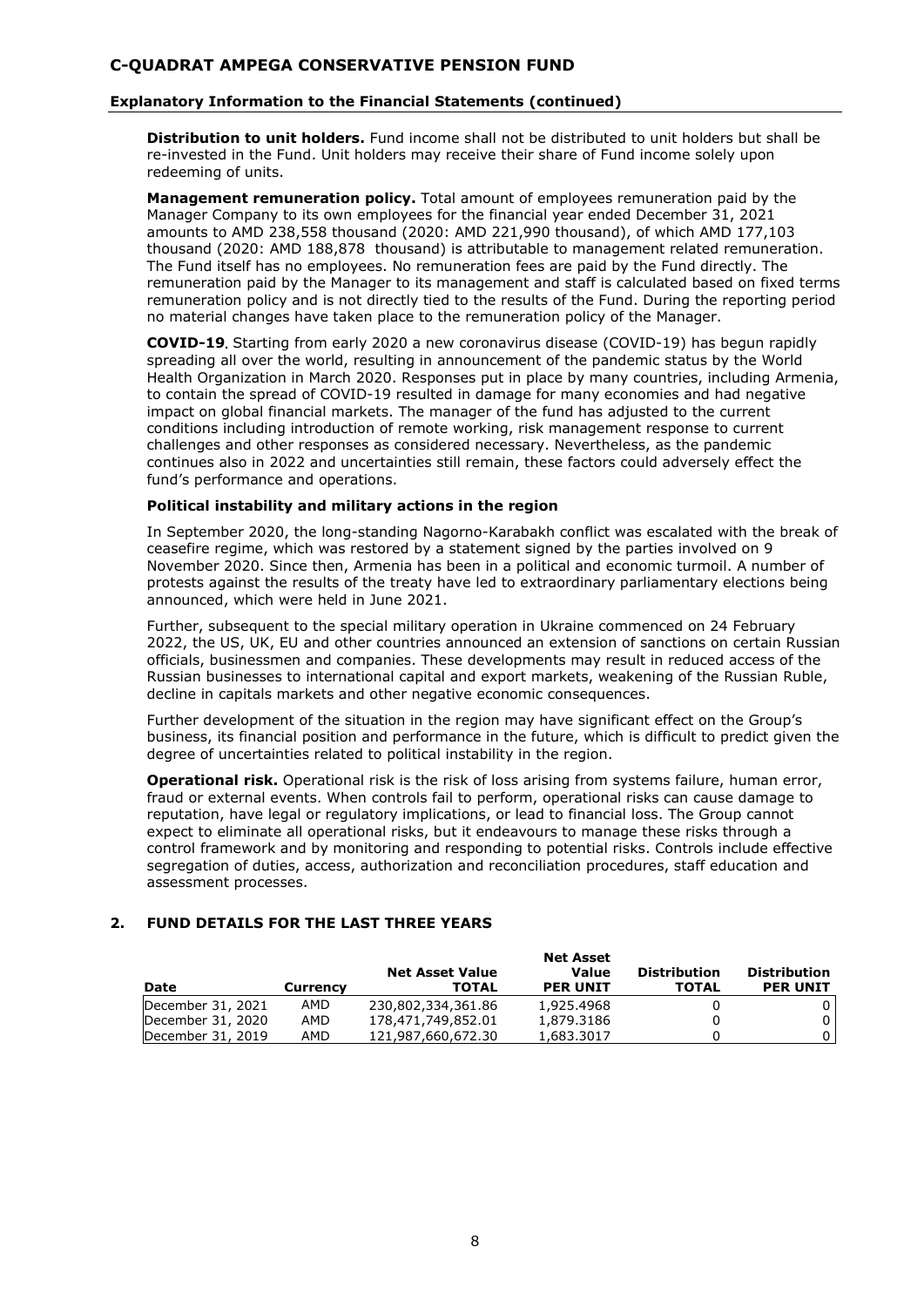# **Explanatory Information to the Financial Statements (continued)**

#### <span id="page-10-0"></span>**3. DEVELOPMENT OF THE FUND ASSETS AND INCOME STATEMENT**

| Net asset value per unit in AMD at end of financial year on December 31, 2015       | 1,098.3272 |
|-------------------------------------------------------------------------------------|------------|
| Net asset value per unit in AMD at end of financial year on December 31, 2016       | 1,236.6050 |
| Net asset value per unit in AMD at end of financial year on December 31, 2017       | 1,408.7524 |
| Net asset value per unit in AMD at end of financial year on December 31, 2018       | 1,478.0665 |
| Net asset value per unit in AMD at end of financial year on December 31, 2019       | 1,683.3017 |
| Net asset value per unit in AMD at end of financial year on December 31, 2020       | 1,879.3186 |
| Net income per unit in AMD for the period from January 1, 2020 to December 31, 2020 | 196.0169   |
| Performance of one unit during the financial year as a percentage, %                | 11.64%     |
| Net asset value per unit in AMD at end of financial year on December 31, 2021       | 1,925.4968 |
| Net income per unit in AMD for the period from January 1, 2021 to December 31, 2021 | 46.1782    |
| Performance of one unit during the financial year as a percentage, %                | 2.46%      |
| Net income per unit in AMD since inception                                          | 925.4968   |
| Performance of one unit since inception as a percentage, %                          | 92.55%     |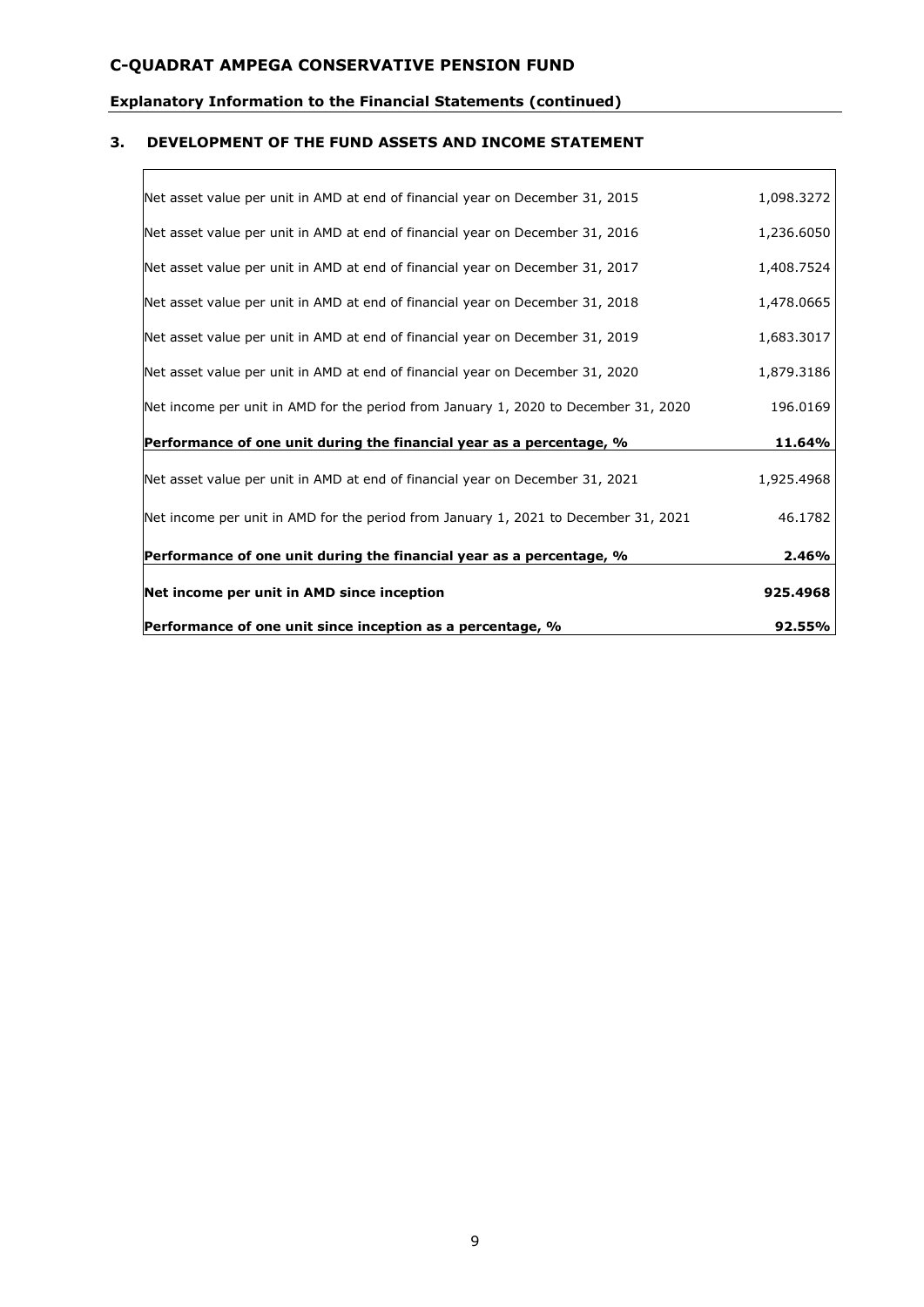# **C-QUADRAT Ampega Conservative Pension Fund – P**

#### **Explanatory Information to the Financial Statements (continued)**

#### **4. MAKE UP OF NET ASSET VALUE AS AT DECEMBER 31, 2021**

<span id="page-11-0"></span>

|                             |                                                  |                 |                            |                             |                          | <b>Market</b><br>price in | <b>Market value</b> |                           |
|-----------------------------|--------------------------------------------------|-----------------|----------------------------|-----------------------------|--------------------------|---------------------------|---------------------|---------------------------|
| <b>ISIN</b>                 | Name*                                            | <b>Currency</b> | <b>Holding</b><br>Quantity | <b>Acquired</b><br>quantity | <b>Sold quantity</b>     | currency<br>(rounded)     | <b>AMD</b>          | % of Net<br><b>Assets</b> |
| <b>Republic of Armenia:</b> |                                                  |                 |                            |                             |                          |                           |                     |                           |
|                             | RA Government bonds traded on a regulated market |                 |                            |                             |                          |                           |                     |                           |
| AMGB1029A235                | RA GOV. BOND 13/23                               | AMD             | 1,800,000,000              |                             |                          | 102.67                    | 1,848,114,248.40    | 0.80%                     |
| AMGB1029A250                | RA GOV. BOND 15/25                               | AMD             | 3,758,000,000              |                             |                          | 105.70                    | 3,972,039,569.45    | 1.72%                     |
| AMGB1029A276                | RA GOV. BOND 17/27                               | AMD             | 3,980,000,000              |                             |                          | 102.11                    | 4,064,063,112.30    | 1.76%                     |
| AMGB1029A292                | RA GOV. BOND 19/29                               | AMD             | 18,265,000,000             |                             |                          | 96.33                     | 17,595,420,296.48   | 7.62%                     |
| AMGB1129A316                | RA GOV. BOND 21/31                               | AMD             | 10,180,000,000             | 10,180,000,000              | $\blacksquare$           | 88.91                     | 9,050,633,660.58    | 3.92%                     |
| AMGB20072287                | RA GOV. BOND 08/28                               | AMD             | 250,000,000                |                             |                          | 109.21                    | 273,034,364.00      | 0.12%                     |
| AMGB20172327                | RA GOV. BOND 12/32                               | AMD             | 5,433,148,000              | 1,500,000,000               |                          | 123.42                    | 6,705,473,286.22    | 2.91%                     |
| AMGB2029A366                | RA GOV. BOND 16/36                               | AMD             | 6,800,000,000              | 1,520,000,000               | $\blacksquare$           | 124.70                    | 8,479,406,941.20    | 3.67%                     |
| AMGB2029A374                | RA GOV. BOND 20/37                               | AMD             | 3,980,000,000              | 2,150,000,000               |                          | 121.30                    | 4,827,783,883.48    | 2.09%                     |
| AMGB30163472                | RA GOV. BOND 17/47                               | AMD             | 4,340,000,000              |                             |                          | 130.26                    | 5,653,473,106.82    | 2.45%                     |
| AMGB3129A504                | RA GOV. BOND 20/50                               | AMD             | 3,850,000,000              | 1,200,000,000               | $\overline{\phantom{a}}$ | 98.44                     | 3,790,032,515.50    | 1.64%                     |
| AMGN60294243                | RA GOV. BOND 19/24                               | AMD             | 1,200,000,000              |                             |                          | 98.21                     | 1,178,544,417.60    | 0.51%                     |
| AMGN60294250                | RA Ministry of Finance 20/25                     | AMD             | 6,200,000,000              |                             | $\sim$                   | 93.64                     | 5,805,710,119.60    | 2.52%                     |
| AMGN60294268                | RA GOV. BOND21/26                                | AMD             | 2,250,000,000              | 2,250,000,000               |                          | 91.43                     | 2,057,072,739.75    | 0.89%                     |
|                             | RA Corporate bonds traded on a regulated market  |                 |                            |                             |                          |                           |                     |                           |
| AMAMRBB2EER8                | AMERIABANK 18/22                                 | AMD             | 9,100                      |                             | (900)                    | 101,493.93                | 923,594,781.20      | 0.40%                     |
| AMAMRBB2JER7                | AMERIABANK 19/22                                 | <b>EUR</b>      | 2,509                      |                             |                          | 101.24                    | 121,964,773.31      | 0.05%                     |
| AMAMRBB2NER9                | AMERIABANK 20/22                                 | AMD             | 12,000                     |                             |                          | 102,245.00                | 1,226,940,000.00    | 0.53%                     |
| AMAMRBB2TER6                | AMERIABANK 20/23                                 | AMD             | 19,680                     |                             |                          | 100,904.99                | 1,985,810,252.40    | 0.86%                     |
| AMAMRBB2UER4                | AMERIABANK 21/23                                 | AMD             | 9,800                      | 9,800                       |                          | 101,631.67                | 995,990,366.00      | 0.43%                     |
| AMAMRBBM2ER1                | AMERIABANK 21/23                                 | AMD             | 20,000                     | 20,000                      |                          | 101,566.69                | 2,031,333,830.00    | 0.88%                     |
| AMASHBB2DER6                | Ardshinbank 20/23                                | AMD             | 30,000                     |                             |                          | 10,102.39                 | 303,071,563.50      | 0.13%                     |
| AMASHBB2EER4                | Ardshinbank 21/23                                | AMD             | 20,000                     | 20,000                      |                          | 101,723.63                | 2,034,472,600.00    | 0.88%                     |
| AMCOVSB2CER3                | Converse Bank CJSC bond 21/24                    | AMD             | 24,000                     | 24,000                      |                          | 50,641.07                 | 1,215,385,704.00    | 0.53%                     |
| AMFNCAB24ER8                | FINCA UCO CJSC 19/22                             | <b>USD</b>      | 15,000                     |                             |                          | 25.65                     | 184,756,911.72      | 0.08%                     |
| AMFNCAB25ER5                | FINCA UCO CJSC 19/22                             | AMD             | 40,000                     |                             |                          | 10,192.99                 | 407,719,698.00      | 0.18%                     |
| AMFNCAB26ER3                | FINCA UCO CJSC 19/22                             | AMD             | 30,000                     |                             |                          | 10,276.75                 | 308,302,555.50      | 0.13%                     |
| AMHEZBB27ER5                | Armeconombank 19/22                              | AMD             | 31,000                     |                             | (9,000)                  | 10,226.00                 | 317,006,000.00      | 0.14%                     |
| AMINECB26ER9                | INECOBANK CJSC 19/22                             | AMD             | 13,500                     |                             | (16, 500)                | 10,359.00                 | 139,846,500.00      | 0.06%                     |
| AMNMCCB2LER4                | NMC 21/24                                        | AMD             | 100,000                    | 100,000                     |                          | 10,270.31                 | 1,027,030,505.00    | 0.45%                     |
| AMPROMB24ER8                | Evocabank 21/23                                  | AMD             | 19,130                     | 19,130                      |                          | 10,343.50                 | 197,871,155.00      | 0.09%                     |
| AMSWISB25ER8                | Armswissbank CJSC 17/23                          | <b>EUR</b>      | 14,945                     |                             |                          | 105.71                    | 857,269,654.85      | 0.37%                     |
| AMSWISB27ER4                | Armswissbank CJSC 18/23                          | AMD             | 26,800                     |                             | (1,800)                  | 52,621.24                 | 1,410,249,187.78    | 0.61%                     |
| AMSWISB2AER6                | Armswissbank CJSC 19/25                          | <b>USD</b>      | 8,000                      |                             |                          | 110.68                    | 425,142,843.84      | 0.19%                     |
| AMUCOMB21ER6                | Ucom 19/22<br>ZANGEZUR COPPER MOLYBDENUM         | <b>USD</b>      | 9022                       |                             |                          | 96.30                     | 417,154,346.01      | 0.18%                     |
| AMZPXKB21ER2                | COMBINE CJSC 19/22<br>ZANGEZUR COPPER MOLYBDENUM | <b>USD</b>      | 37,500                     |                             | $\overline{\phantom{0}}$ | 101.15                    | 1,821,184,223.85    | 0.79%                     |
| AMZPXKB22ER0                | COMBINE CJSC 19/22                               | AMD             | 4,875                      |                             |                          | 102,546.97                | 499,916,454.38      | 0.22%                     |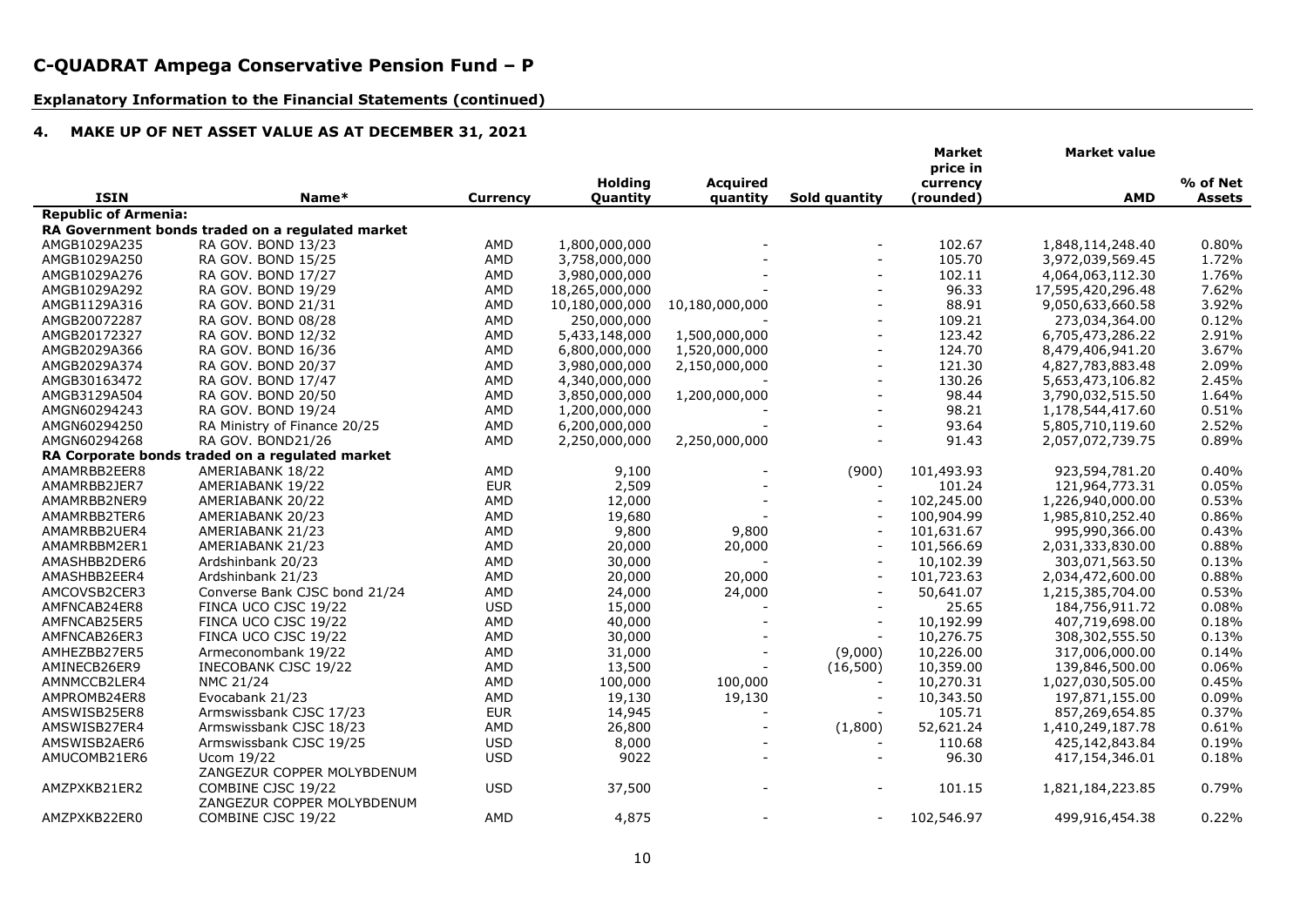#### **Explanatory Information to the Financial Statements (continued)**

| <b>Total Republic of Armenia Bonds</b>   |                                                                                                                               |            |            |           |           |              | 94,152,816,167.72  | 40.80%     |
|------------------------------------------|-------------------------------------------------------------------------------------------------------------------------------|------------|------------|-----------|-----------|--------------|--------------------|------------|
| <b>Foreign Investments:</b>              |                                                                                                                               |            |            |           |           |              |                    |            |
|                                          | Undertakings for the collective investment in transferable securities (UCITS) admitted to official stock exchange listing     |            |            |           |           |              |                    |            |
|                                          | <b>UCITS</b> with investments in bond instruments                                                                             |            |            |           |           |              |                    |            |
| IE00B7J7TB45                             | IS GBL CORP BD U.ETF DLD                                                                                                      | <b>USD</b> | 87,500     | 155,500   | (68,000)  | 108.96       | 4,350,998,671.25   | 1.89%      |
| IE00BKKKWJ26                             | ISH2-DL C.BD U. DL ACC.                                                                                                       | <b>USD</b> | 2,300,000  | 2,300,000 |           | 5.32         | 5,774,831,034.60   | 2.50%      |
| IE00BZ036H21                             | X(IE)-USD CORP.BD 1DDL                                                                                                        | <b>USD</b> | 485,000    |           |           | 16.22        | 3,701,435,270.50   | 1.60%      |
|                                          | <b>UCITS</b> with investments in equity instruments                                                                           |            |            |           |           |              |                    |            |
| AT0000A12G92                             | C-QUADR.GR.ST.ESG(VTA)                                                                                                        | <b>EUR</b> | 842,697    |           |           | 19.59        | 8,957,638,627.51   | 3.88%      |
| IE00B52VJ196                             | ISHSII-MSCI EUR.SRI EOACC                                                                                                     | <b>EUR</b> | 32,000     | 32,000    |           | 65.14        | 1,131,059,692.80   | 0.49%      |
| IE00B5BMR087                             | ISHSVII-CORE S+P500 DLACC                                                                                                     | <b>USD</b> | 28,580     |           |           | 487.33       | 6,687,337,776.80   | 2.90%      |
| IE00BJ0KDO92                             | X(IE)-MSCI WORLD 1C                                                                                                           | <b>USD</b> | 172,200    |           |           | 97.79        | 8,085,287,761.32   | 3.50%      |
| IE00BYVJRR92                             | ISIV-MSCIUSASRI U.ETF DLA                                                                                                     | <b>USD</b> | 2,704,000  | 2,704,000 |           | 14.06        | 18,247,586,260.80  | 7.91%      |
| LU0274211217                             | XTR.EURO STOXX 50 1D                                                                                                          | <b>EUR</b> | 221,000    | 90,000    |           | 45.71        | 5,480,797,801.05   | 2.37%      |
| LU0360482987                             | MSI-GLOBAL BRANDS Z DL                                                                                                        | <b>USD</b> | 40,400     | 40,400    | (60, 550) | 108.73       | 2,109,107,136.88   | 0.91%      |
| LU0839027447                             | XTR.NIKKEI 225 1D                                                                                                             | <b>EUR</b> | 208,300    | 190,000   | (150,000) | 23.05        | 2,605,241,532.15   | 1.13%      |
| LU1223082279                             | SCHROD.ISF-GL.GOLD CACCDL                                                                                                     | <b>USD</b> | 30,900     | 8,900     | (31,000)  | 123.83       | 1,837,237,142.99   | 0.80%      |
|                                          | Total Undertakings for the UCITS admitted to official stock exchange listing                                                  |            |            |           |           |              | 68,968,558,708.65  | 29.88%     |
|                                          | Undertakings for the collective investment in transferable securities (UCITS) not admitted to official stock exchange listing |            |            |           |           |              |                    |            |
| <b>Investments in equity instruments</b> |                                                                                                                               |            |            |           |           |              |                    |            |
| LU00AMBCAP11                             | Amber Capital Private Equity Fund                                                                                             | <b>USD</b> | 340,020    | 340,020   |           | 1.00         | 163,257,222.01     | $0.07\%$   |
|                                          | Total Undertakings for the UCITS not admitted to official stock exchange listing                                              |            |            |           |           |              | 163,257,222.01     | 0.07%      |
| <b>Total undertakings for UCITS</b>      |                                                                                                                               |            |            |           |           |              | 69,131,815,930.66  | 29.95%     |
|                                          |                                                                                                                               |            |            |           |           |              |                    |            |
| Cash                                     |                                                                                                                               |            | <b>AMD</b> |           |           |              | 4,786,349,904.81   | 2.07%      |
| <b>Deposits in Armenian banks</b>        |                                                                                                                               |            | <b>AMD</b> |           |           |              | 60,150,000,000.00  | 26.06%     |
| <b>Accruals and deferrals</b>            |                                                                                                                               |            |            |           |           |              |                    |            |
| Accrued interest                         |                                                                                                                               |            | <b>AMD</b> |           |           |              | 2,819,328,113.16   | 1.22%      |
| Accruals on fees                         |                                                                                                                               |            | AMD        |           |           |              | (236, 582, 289.89) | $(0.10\%)$ |
| Other accruals                           |                                                                                                                               |            | AMD        |           |           |              | (1,393,464.6)      | (0.001)    |
| <b>Total accruals and deferrals</b>      |                                                                                                                               |            |            |           |           |              | 2,581,352,358.67   | 1.12%      |
| <b>Total Net Asset Value</b>             |                                                                                                                               |            |            |           |           |              | 230,802,334,361.86 | 100%       |
| <b>Net Asset Value per Unit</b>          |                                                                                                                               |            |            |           |           | <b>AMD</b>   | 1,925.4968         |            |
| Units outstanding                        |                                                                                                                               |            |            |           |           | <b>Units</b> | 119,866,380        |            |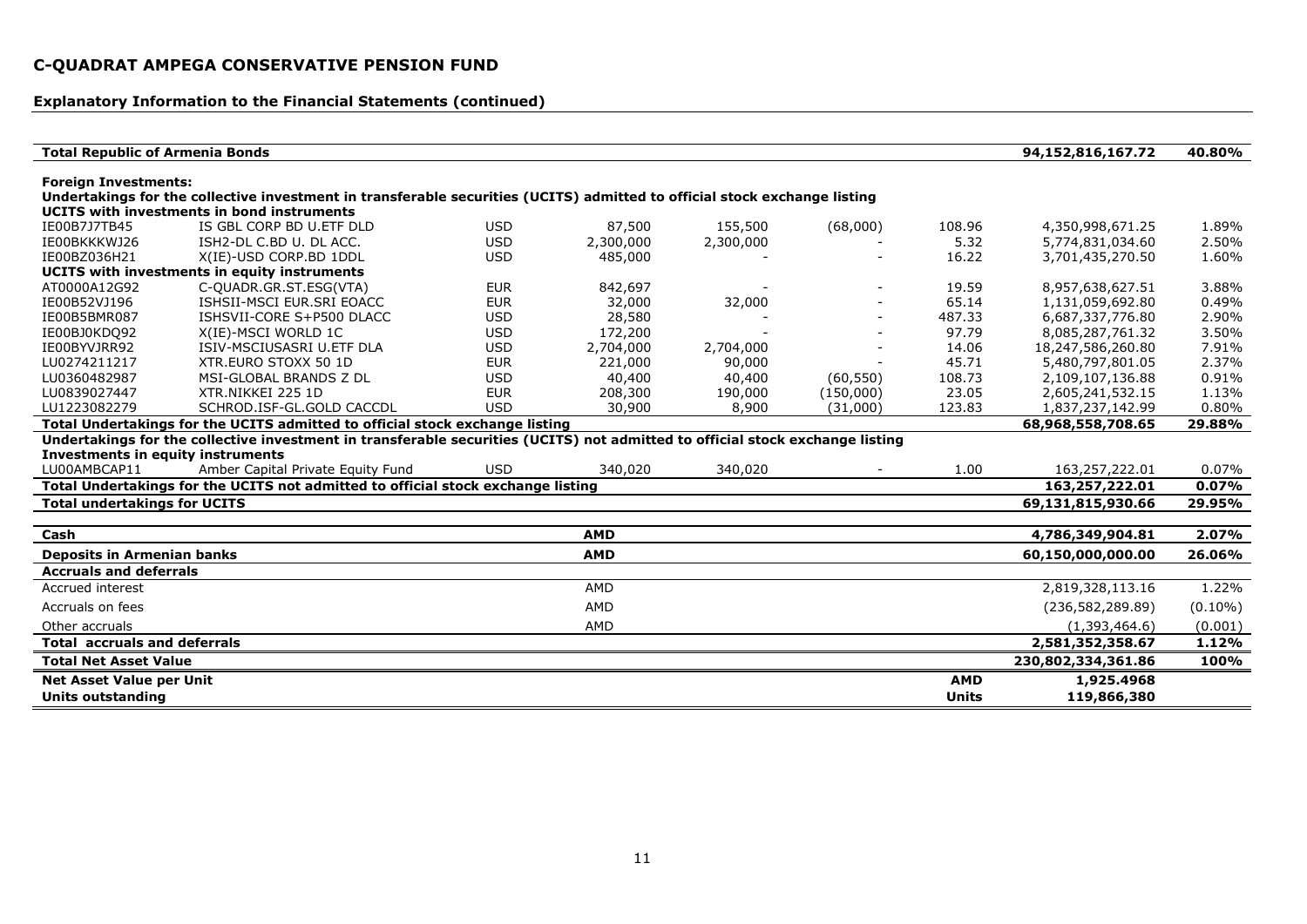# **C-QUADRAT Ampega Conservative Pension Fund – P**

#### **Explanatory Information to the Financial Statements (continued)**

#### **Make up of net asset value as at December 31, 2020**

|                              |                                                    |                 | <b>Holding</b>                 | <b>Acquired</b> | Sold                     | <b>Market price</b><br>in currency | <b>Market value</b>                  | % of Net       |
|------------------------------|----------------------------------------------------|-----------------|--------------------------------|-----------------|--------------------------|------------------------------------|--------------------------------------|----------------|
| <b>ISIN</b>                  | Name*                                              | <b>Currency</b> | Quantity                       | quantity        | quantity                 | (rounded)                          | <b>AMD</b>                           | <b>Assets</b>  |
| <b>Republic of Armenia:</b>  |                                                    |                 |                                |                 |                          |                                    |                                      |                |
|                              | RA Government bonds traded on a regulated market   |                 |                                |                 |                          |                                    |                                      |                |
| AMGB1029A235                 | RA GOV. BOND 13/23                                 | <b>AMD</b>      | 1,800,000,000                  |                 |                          | 107.57                             | 1,936,315,668.60                     | 1.08%          |
| AMGB1029A250                 | RA GOV. BOND 15/25                                 | AMD             | 3,758,000,000                  | 353,000,000     |                          | 112.39                             | 4,223,671,397.50                     | 2.37%          |
| AMGB1029A276                 | RA GOV. BOND 17/27                                 | AMD             | 3,980,000,000                  | 1,000,000,000   |                          | 108.78                             | 4,329,571,415.72                     | 2.43%          |
| AMGB1029A292                 | RA GOV. BOND 19/29                                 | AMD             | 18,265,000,000                 | 14,465,000,000  | $\sim$                   | 102.99                             | 18,811,990,740.47                    | 10.54%         |
| AMGB20072287                 | RA GOV. BOND 08/28                                 | AMD             | 250,000,000                    |                 |                          | 116.69                             | 291,713,188.00                       | 0.16%          |
| AMGB20172327                 | RA GOV. BOND 12/32                                 | AMD             | 3,933,148,000                  | 803,000,000     |                          | 133.60                             | 5,254,647,155.62                     | 2.94%          |
| AMGB2029A366                 | RA GOV. BOND 16/36                                 | AMD             | 5,280,000,000                  | 1,150,000,000   | $\blacksquare$           | 135.74                             | 7,167,263,299.68                     | 4.02%          |
| AMGB2029A374                 | RA GOV. BOND 20/37                                 | AMD             | 1,830,000,000                  | 1,830,000,000   | $\overline{\phantom{a}}$ | 132.16                             | 2,418,492,047.82                     | 1.36%          |
| AMGB30163472<br>AMGB3129A504 | RA GOV. BOND 17/47<br>RA GOV. BOND 20/50           | AMD<br>AMD      | 4,340,000,000                  | 500,000,000     | $\blacksquare$           | 142.38<br>107.84                   | 6,179,423,098.38                     | 3.46%<br>1.60% |
| AMGN60294243                 | RA GOV. BOND 19/24                                 | AMD             | 2,650,000,000<br>1,200,000,000 | 2,650,000,000   |                          | 101.75                             | 2,857,810,956.85<br>1,220,986,836.00 | 0.68%          |
| AMGN60294250                 | RA Ministry of Finance 20/25                       | AMD             | 6,200,000,000                  | 6,200,000,000   |                          | 96.90                              | 6,007,573,390.00                     | 3.37%          |
|                              | RA Corporate bonds traded on a regulated market    |                 |                                |                 |                          |                                    |                                      |                |
| AMAMRBB2DER0                 | AMERIABANK 18/21                                   | <b>AMD</b>      | 6,100                          |                 | $\blacksquare$           | 103,741.72                         | 632,824,498.10                       | 0.35%          |
| AMAMRBB2EER8                 | AMERIABANK 18/22                                   | AMD             | 10,000                         |                 | $\blacksquare$           | 103,856.37                         | 1,038,563,670.00                     | 0.58%          |
| AMAMRBB2JER7                 | AMERIABANK 19/22                                   | <b>USD</b>      | 2,509                          | 2,509           |                          | 100.18                             | 131,356,858.80                       | 0.07%          |
|                              |                                                    |                 |                                |                 |                          |                                    |                                      |                |
| AMAMRBB2NER9                 | AMERIABANK 20/22                                   | AMD             | 12,000                         | 12,000          | $\blacksquare$           | 101,729.50                         | 1,220,754,000.00                     | 0.68%          |
| AMAMRBB2TER6                 | AMERIABANK 20/23                                   | AMD             | 19,680                         | 19,680          | $\sim$                   | 100,644.27                         | 1,980,679,255.29                     | 1.11%          |
| AMASHBB2DER6                 | Ardshinbank 20/23                                  | AMD             | 30,000                         | 30,000          | $\blacksquare$           | 10,091.36                          | 302,740,857.00                       | 0.17%          |
| AMCOVSB25ER2                 | Converse Bank CJSC bond 18/21                      | AMD             | 5,000                          |                 | $\sim$                   | 102,376.50                         | 511,882,500.00                       | 0.29%          |
| AMCOVSB27ER8                 | Converse Bank CJSC bond 18/21                      | <b>EUR</b>      | 14,000                         |                 | $\overline{a}$           | 101.24                             | 908,756,820.25                       | 0.51%          |
| AMFNCAB23ER0                 | FINCA UCO CJSC 18/21                               | AMD             | 50,000                         |                 | $\overline{a}$           | 10,264.59                          | 513,229,555.00                       | 0.29%          |
| AMFNCAB24ER8                 | FINCA UCO CJSC 19/22                               | <b>USD</b>      | 15,000                         |                 | $\blacksquare$           | 25.57                              | 200,406,863.27                       | 0.11%          |
| AMFNCAB25ER5                 | FINCA UCO CJSC 19/22                               | AMD             | 40,000                         |                 | $\overline{a}$           | 10,449.35                          | 417,973,984.00                       | 0.23%          |
| AMFNCAB26ER3                 | FINCA UCO CJSC 19/22                               | AMD             | 30,000                         |                 | $\blacksquare$           | 10,548.60                          | 316,457,986.50                       | 0.18%          |
| AMGLBLB27ER2                 | Global Credit UCO Corp Bond 18/21                  | AMD             | 15,000                         |                 | $\overline{a}$           | 10,189.80                          | 152,847,000.00                       | 0.09%          |
| AMGLBLB28ER0                 | Global Credit UCO Corp Bond 19/21                  | <b>USD</b>      | 1,100                          |                 |                          | 101.49                             | 58,342,833.39                        | 0.03%          |
| AMHEZBB27ER5                 | Armeconombank 19/22                                | AMD             | 40,000                         |                 | $\overline{a}$           | 10,520.50                          | 420,820,000.00                       | 0.24%          |
| AMINECB22ER8                 | INECOBANK CJSC 18/21                               | <b>USD</b>      | 2,000                          |                 | $\overline{a}$           | 100.40                             | 104,938,528.17                       | 0.06%          |
| AMINECB24ER4                 | INECOBANK CJSC 18/21                               | <b>AMD</b>      | 55,000                         |                 | $\overline{a}$           | 10,125.27                          | 556,889,877.50                       | 0.31%          |
| AMINECB26ER9                 | INECOBANK CJSC 19/22                               | AMD             | 30,000                         |                 | $\overline{a}$           | 10,596.00                          | 317,880,000.00                       | 0.18%          |
| AMNMCCB2IER0                 | National Mortagage Company OJSC corp<br>bond 18/21 | AMD             | 15,000                         |                 | $\blacksquare$           | 10,318.87                          | 154,783,065.75                       | 0.09%          |
| AMSWISB25ER8                 | Armswissbank CJSC 17/23                            | <b>EUR</b>      | 14,945                         |                 |                          | 105.09                             | 1,006,939,783.34                     | 0.56%          |
| AMSWISB26ER6                 | Armswissbank CJSC 17/21                            | AMD             | 980                            |                 |                          | 51,533.71                          | 50,503,040.21                        | 0.03%          |